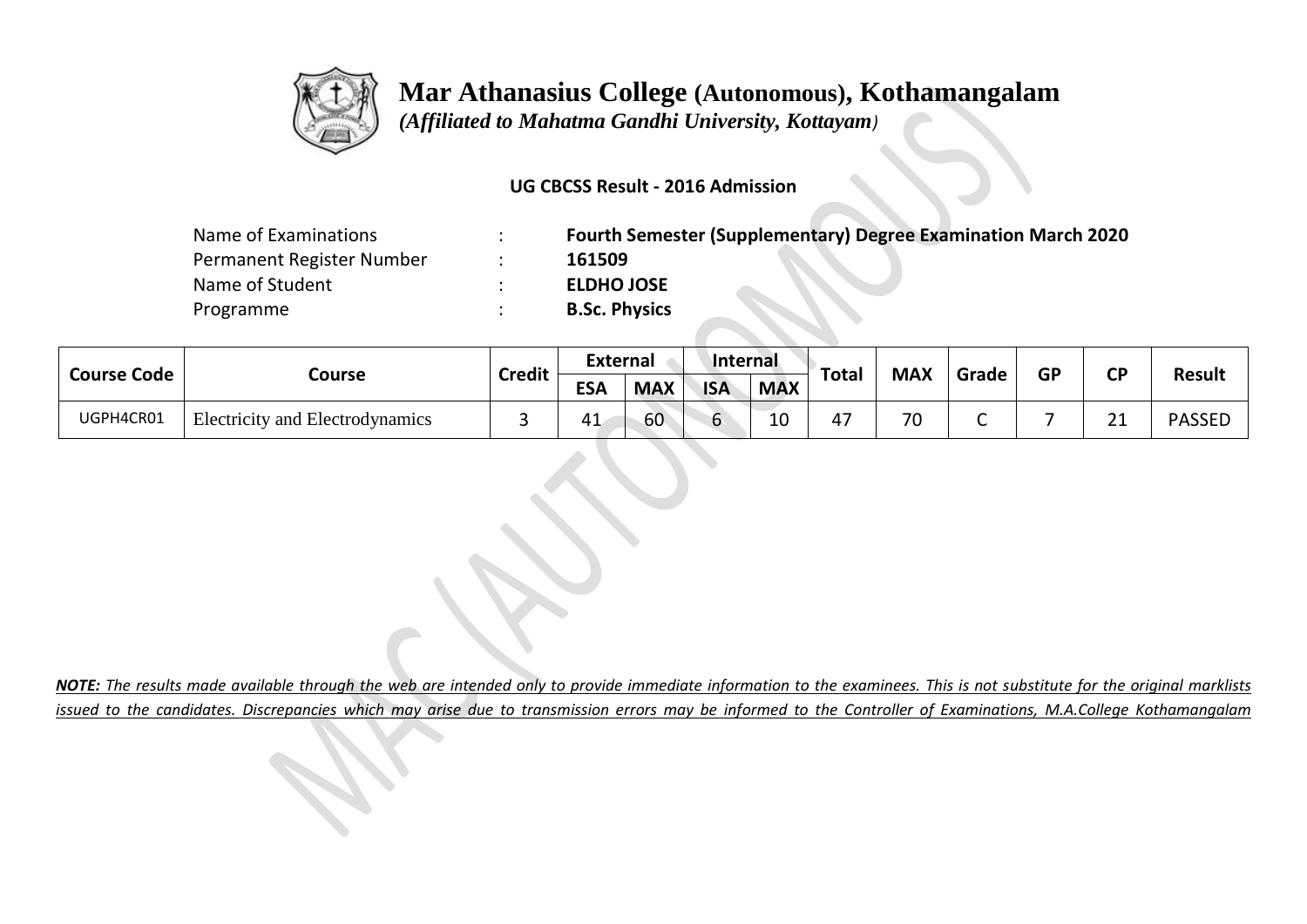

## **Mar Athanasius College (Autonomous), Kothamangalam**

 *(Affiliated to Mahatma Gandhi University, Kottayam)*

### **UG CBCSS Result - 2016 Admission**

| Name of Examinations      | <b>Fourth Semester (Supplementary) Degree Examination March 2020</b> |
|---------------------------|----------------------------------------------------------------------|
| Permanent Register Number | 161510                                                               |
| Name of Student           | <b>ELDHO SABU</b>                                                    |
| Programme                 | <b>B.Sc. Physics</b>                                                 |

|                    |                                                                                  | <b>Credit</b> | <b>External</b> |            | <b>Internal</b> |            |       | <b>MAX</b> |       | GP | СD |               |
|--------------------|----------------------------------------------------------------------------------|---------------|-----------------|------------|-----------------|------------|-------|------------|-------|----|----|---------------|
| <b>Course Code</b> | Course                                                                           |               | <b>ESA</b>      | <b>MAX</b> | <b>ISA</b>      | <b>MAX</b> | Total |            | Grade |    |    | <b>Result</b> |
| UGEN4CC01          | Evolution of the Philosophy of Science:<br><b>Literary Perspectives</b>          |               | 34              | 80         | $\sqrt{1}$      | 20         | 46    | 100        |       |    | 20 | <b>PASSED</b> |
| UGMT4CM01          | Fourier Series, Differential Equations,<br>Numerical Analysis & Abstract Algebra |               |                 | 80         | 10              | 20         | 67    | 100        |       |    | 28 | <b>PASSED</b> |

*NOTE: The results made available through the web are intended only to provide immediate information to the examinees. This is not substitute for the original marklists issued to the candidates. Discrepancies which may arise due to transmission errors may be informed to the Controller of Examinations, M.A.College Kothamangalam*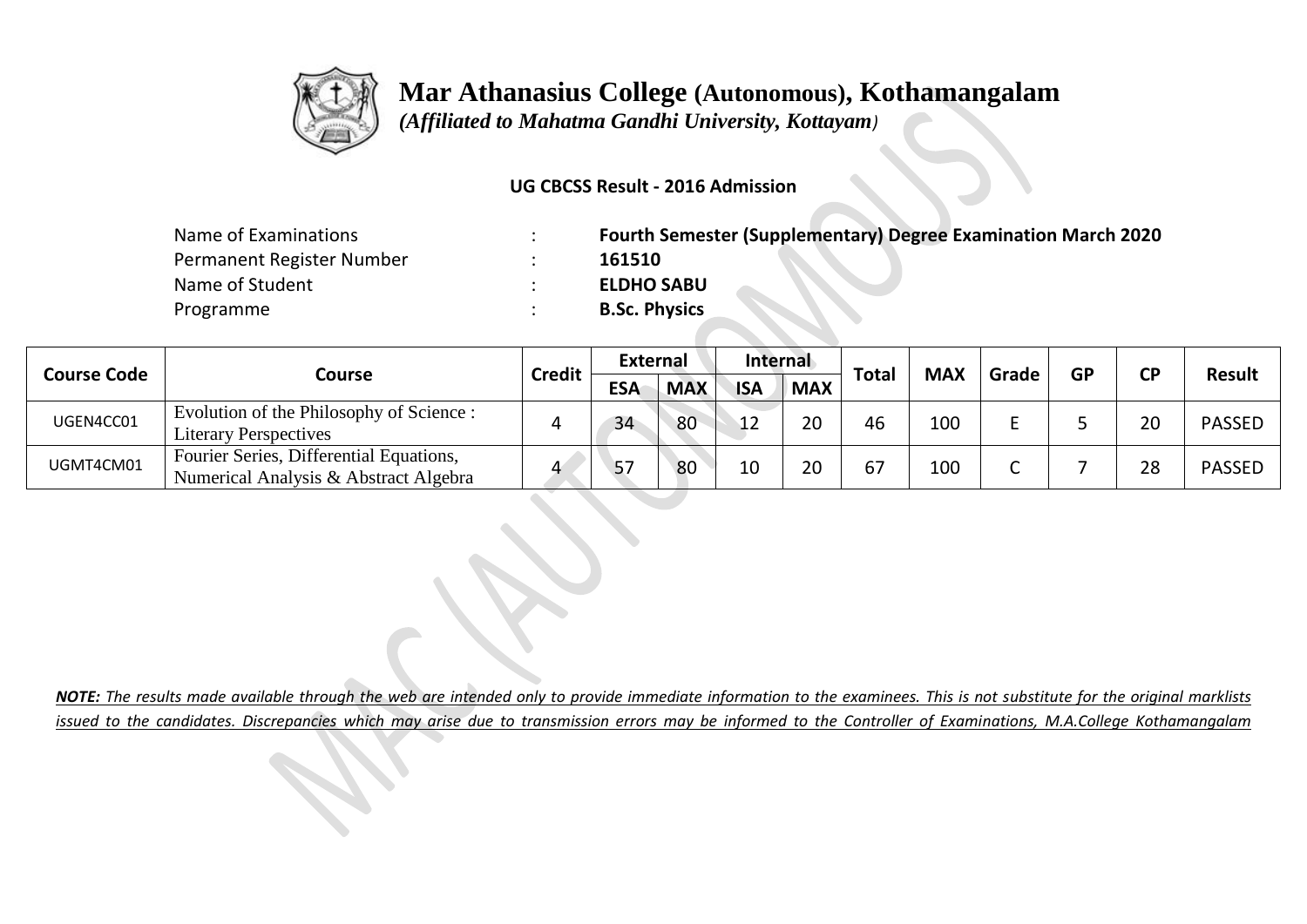

### **Mar Athanasius College (Autonomous), Kothamangalam**

 *(Affiliated to Mahatma Gandhi University, Kottayam)*

### **UG CBCSS Result - 2016 Admission**

| Name of Examinations      | <b>Fourth Semester (Supplementary) Degree Examination March 2020</b> |
|---------------------------|----------------------------------------------------------------------|
| Permanent Register Number | 161517                                                               |
| Name of Student           | <b>HASNA KABEER</b>                                                  |
| Programme                 | <b>B.Sc. Physics</b>                                                 |

| <b>Course Code</b> |                                        | <b>Credit</b> | Internal<br>External<br><b>MAX</b> | Grade      | <b>GP</b>  | σD         |       |    |  |  |                    |               |
|--------------------|----------------------------------------|---------------|------------------------------------|------------|------------|------------|-------|----|--|--|--------------------|---------------|
|                    | Course                                 |               | <b>ESA</b>                         | <b>MAX</b> | <b>ISA</b> | <b>MAX</b> | Total |    |  |  |                    | <b>Result</b> |
| UGPH4CR01          | <b>Electricity and Electrodynamics</b> |               | 42                                 | 60         |            | 10         | 48    | 70 |  |  | $\mathbf{A}$<br>__ | <b>PASSED</b> |

*NOTE: The results made available through the web are intended only to provide immediate information to the examinees. This is not substitute for the original marklists issued to the candidates. Discrepancies which may arise due to transmission errors may be informed to the Controller of Examinations, M.A.College kothamangalam*